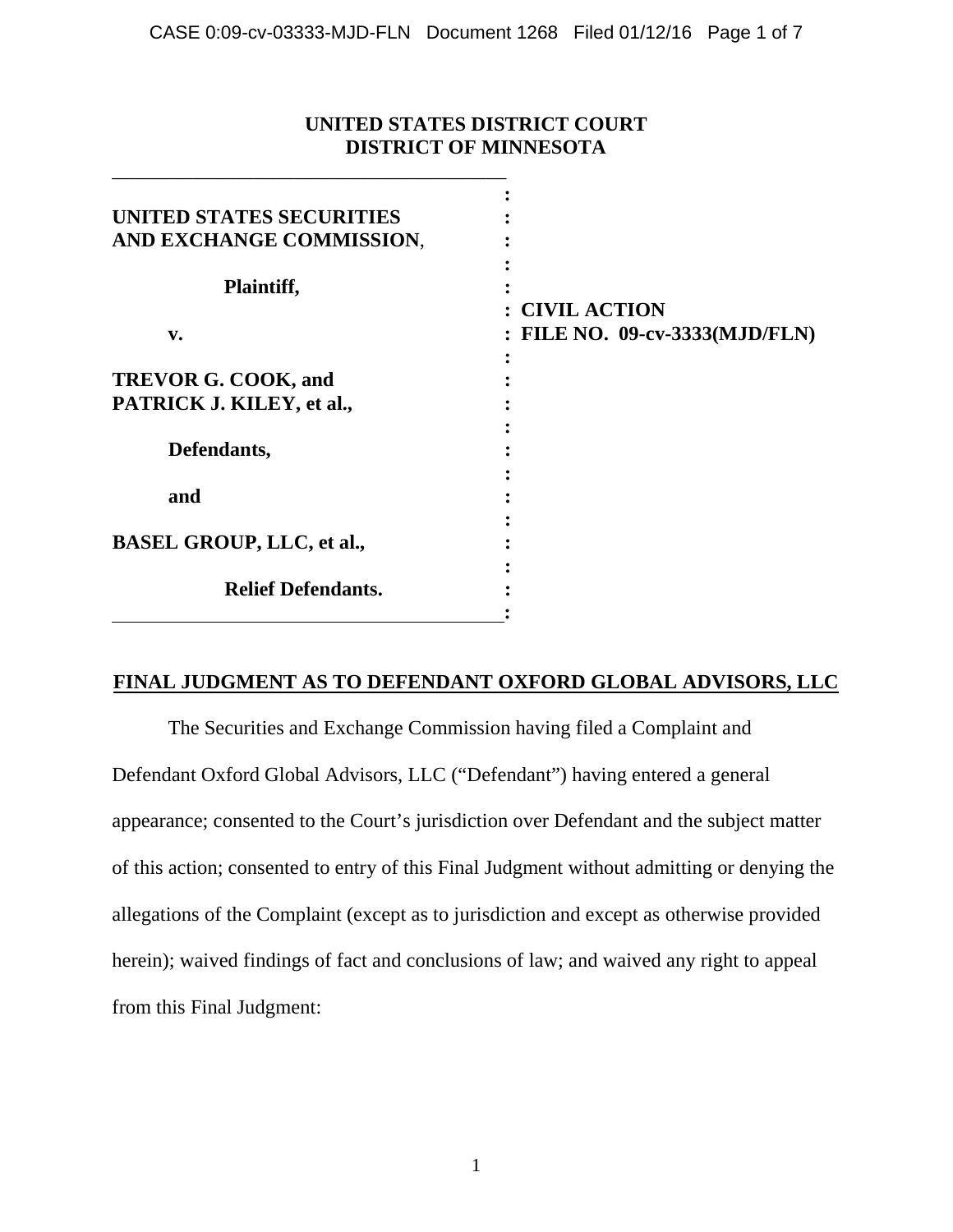I.

IT IS HEREBY ORDERED, ADJUDGED, AND DECREED that Defendant and Defendant's agents, servants, employees, attorneys, and all persons in active concert or participation with them who receive actual notice of this Final Judgment by personal service or otherwise are permanently restrained and enjoined from violating, directly or indirectly, Section 10(b) of the Securities Exchange Act of 1934 (the "Exchange Act") [15 U.S.C.  $\S$  78j(b)] and Rule 10b-5 promulgated thereunder [17 C.F.R.  $\S$  240.10b-5], by using any means or instrumentality of interstate commerce, or of the mails, or of any facility of any national securities exchange, in connection with the purchase or sale of any security:

(a) to employ any device, scheme, or artifice to defraud;

(b) to make any untrue statement of a material fact or to omit to state a material fact necessary in order to make the statements made, in the light of the circumstances under which they were made, not misleading; or

(c) to engage in any act, practice, or course of business which operates or would operate as a fraud or deceit upon any person.

II.

IT IS HEREBY FURTHER ORDERED, ADJUDGED, AND DECREED that

Defendant and Defendant's agents, servants, employees, attorneys, and all persons in active concert or participation with them who receive actual notice of this Final Judgment by personal service or otherwise are permanently restrained and enjoined from violating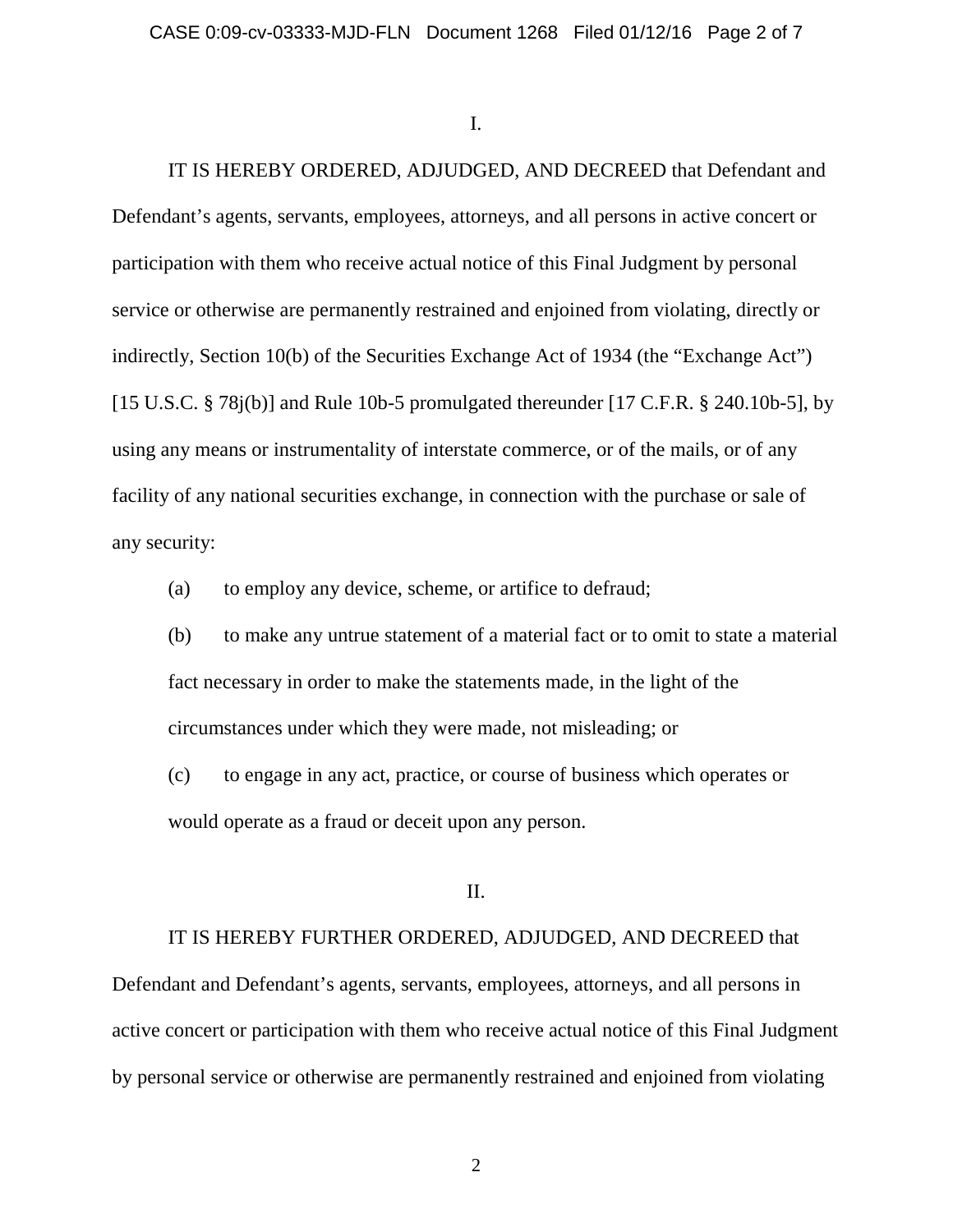Section 17(a) of the Securities Act of 1933 (the "Securities Act") [15 U.S.C. § 77q(a)] in the offer or sale of any security by the use of any means or instruments of transportation or communication in interstate commerce or by use of the mails, directly or indirectly:

(a) to employ any device, scheme, or artifice to defraud;

(b) to obtain money or property by means of any untrue statement of a material fact or any omission of a material fact necessary in order to make the statements made, in light of the circumstances under which they were made, not misleading; or

(c) to engage in any transaction, practice, or course of business which operates or would operate as a fraud or deceit upon the purchaser.

## III.

IT IS HEREBY FURTHER ORDERED, ADJUDGED, AND DECREED that Defendant and Defendant's agents, servants, employees, attorneys, and all persons in active concert or participation with them who receive actual notice of this Final Judgment by personal service or otherwise are permanently restrained and enjoined from violating Section 5 of the Securities Act [15 U.S.C. § 77e] by, directly or indirectly, in the absence of any applicable exemption:

(a) Unless a registration statement is in effect as to a security, making use of any means or instruments of transportation or communication in interstate commerce or of the mails to sell such security through the use or medium of any prospectus or otherwise;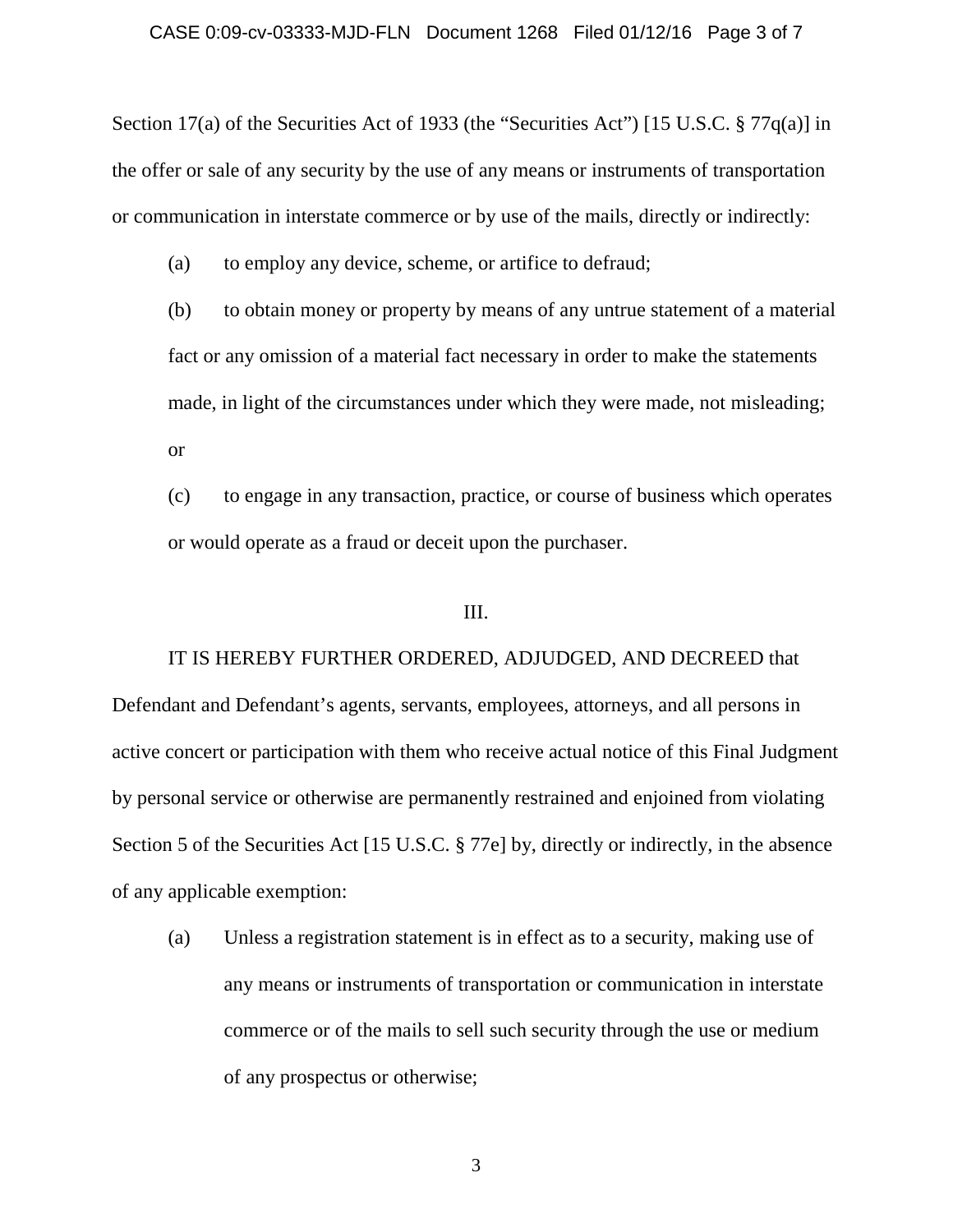- (b) Unless a registration statement is in effect as to a security, carrying or causing to be carried through the mails or in interstate commerce, by any means or instruments of transportation, any such security for the purpose of sale or for delivery after sale; or
- (c) Making use of any means or instruments of transportation or communication in interstate commerce or of the mails to offer to sell or offer to buy through the use or medium of any prospectus or otherwise any security, unless a registration statement has been filed with the Commission as to such security, or while the registration statement is the subject of a refusal order or stop order or (prior to the effective date of the registration statement) any public proceeding or examination under Section 8 of the Securities Act [15 U.S.C. § 77h].

#### IV.

IT IS HEREBY FURTHER ORDERED, ADJUDGED, AND DECREED that Defendant is liable, jointly and severally with: Trevor G. Cook; Patrick Joseph Kiley; Jason Bo-Alan Beckman; UBS Diversified Growth, LLC; Universal Brokerage FX Management, LLC; Oxford Global Partners, LLC; The Oxford Private Client Group, LLC for disgorgement of \$143,228,742 representing profits gained as a result of the conduct alleged in the Complaint, together with prejudgment interest thereon in the amount of \$12,699,781 for a total of \$155,928,523. Defendant shall satisfy this obligation by paying \$155,928,523 to the Securities and Exchange Commission, or to the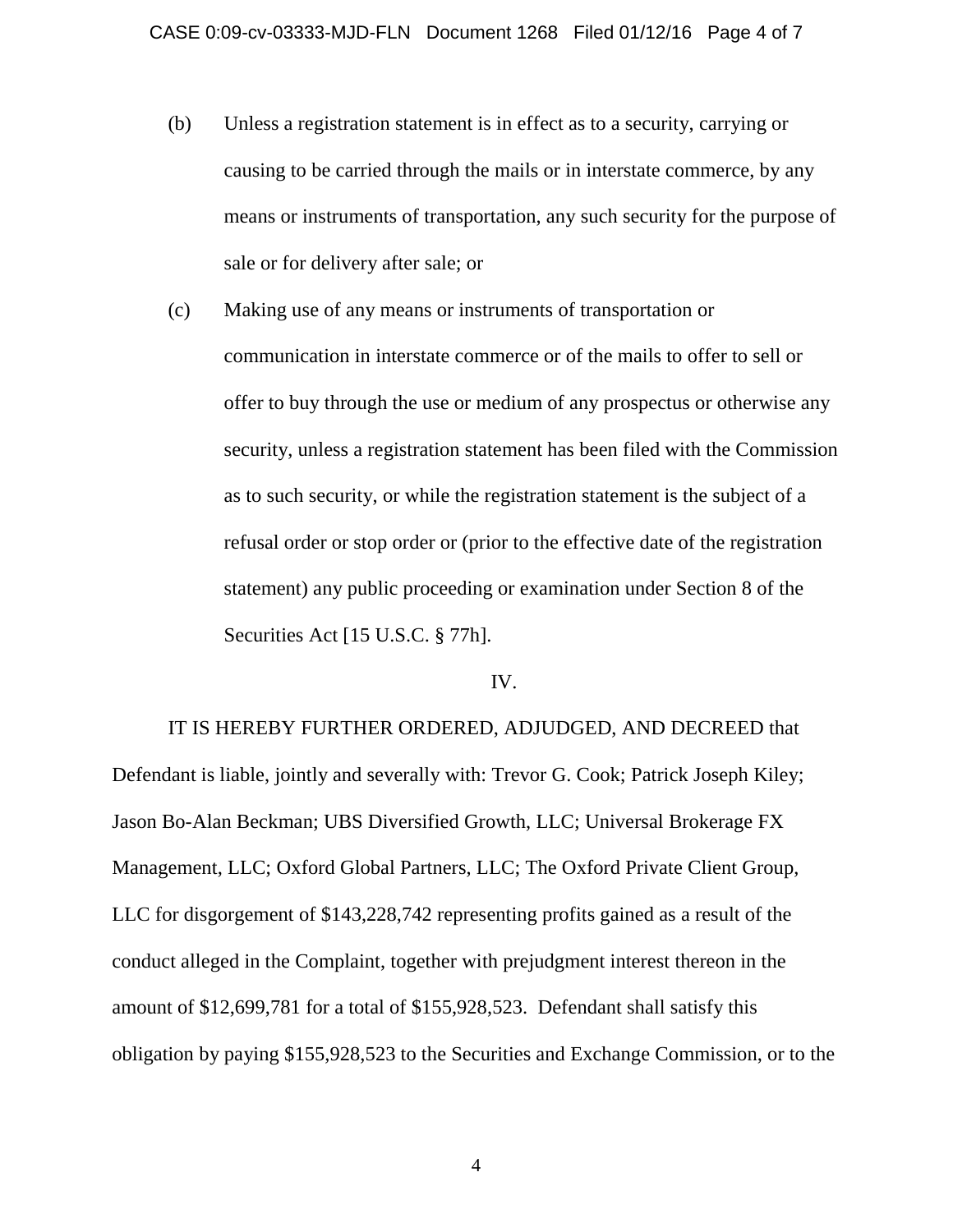court-appointed Receiver if directed by the Court, within 14 days after entry of this Final Judgment.

Defendant may transmit payment electronically to the Commission, which will provide detailed ACH transfer/Fedwire instructions upon request. Payment may also be made directly from a bank account via Pay.gov through the SEC website at [http://www.sec.gov/about/offices/ofm.htm.](http://www.sec.gov/about/offices/ofm.htm) Defendant may also pay by certified check, bank cashier's check, or United States postal money order payable to the Securities and Exchange Commission, which shall be delivered or mailed to

Enterprise Services Center Accounts Receivable Branch 6500 South MacArthur Boulevard Oklahoma City, OK 73169

and shall be accompanied by a letter identifying the case title, civil action number, and name of this Court; Oxford Global Advisors, LLC as a defendant in this action; and specifying that payment is made pursuant to this Final Judgment.

Defendant shall simultaneously transmit photocopies of evidence of payment and case identifying information to the Commission's counsel in this action. By making this payment, Defendant relinquishes all legal and equitable right, title, and interest in such funds and no part of the funds shall be returned to Defendant.

Unless the Court otherwise orders or authorizes the court-appointed Receiver in this matter, the Commission shall hold the funds (collectively, the "Fund") and may propose a plan to distribute the Fund subject to the Court's approval. The Court shall retain jurisdiction over the administration of any distribution of the Fund. If the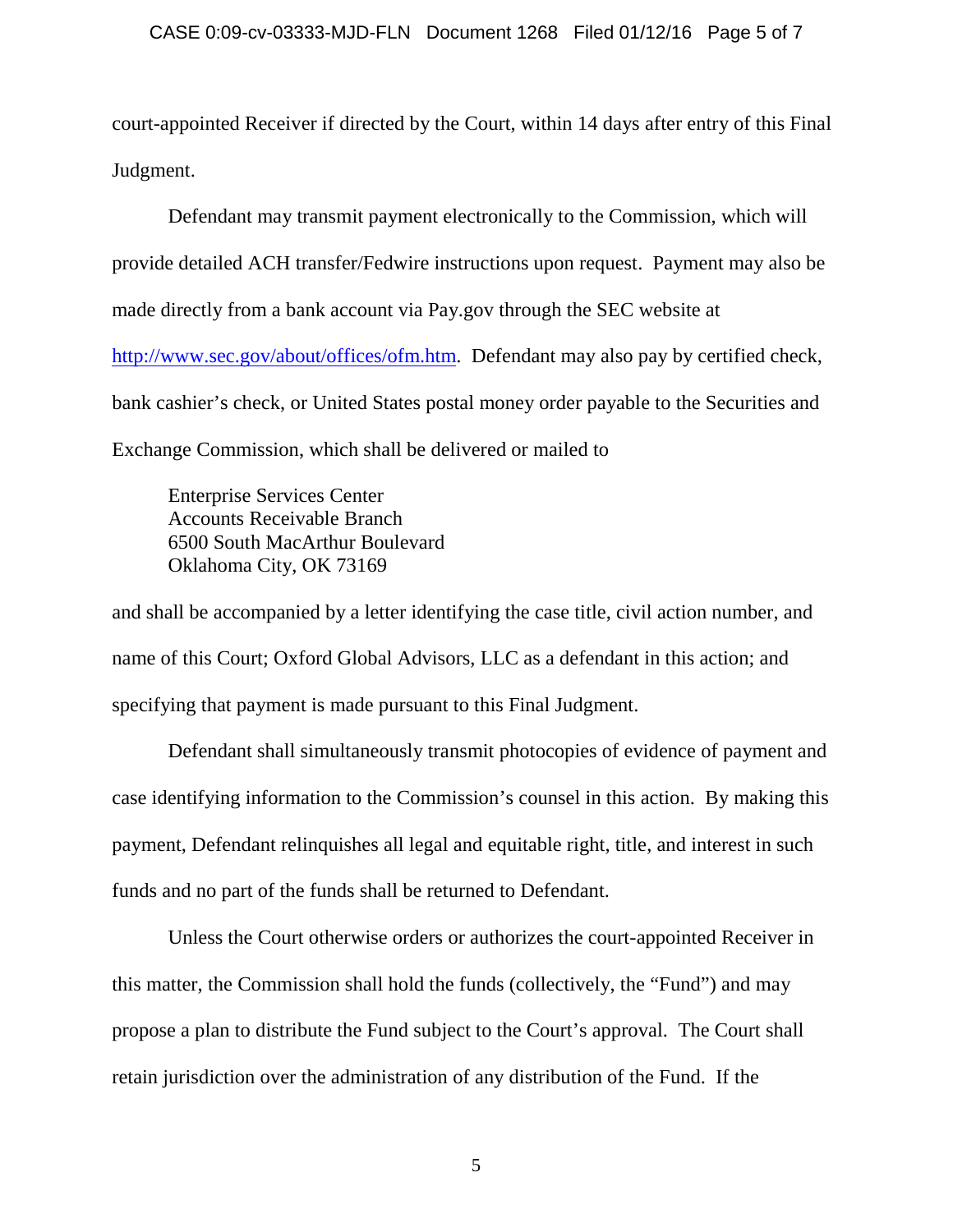Commission staff determines that the Fund will not be distributed, the Commission shall send the funds paid pursuant to this Final Judgment to the United States Treasury.

The Commission may enforce the Court's judgment for disgorgement and prejudgment interest by moving for civil contempt (and/or through other collection procedures authorized by law) at any time after 14 days following entry of this Final Judgment. Defendant shall pay post judgment interest on any delinquent amounts pursuant to 28 U.S.C. § 1961.

V.

IT IS HEREBY FURTHER ORDERED, ADJUDGED, AND DECREED that none of the provisions in this Final Judgment or the Defendant's Consent shall in any way affect the Receivership established in this matter. The powers and duties of the Receiver as set forth in the Second Amended Order Appointing Receiver [Dkt. 68] shall remain in full force and effect unless and until this Court orders otherwise.

### VI.

IT IS FURTHER ORDERED, ADJUDGED, AND DECREED that the Consent is incorporated herein with the same force and effect as if fully set forth herein, and that Defendant shall comply with all of the undertakings and agreements set forth therein.

VII.

IT IS FURTHER ORDERED, ADJUDGED, AND DECREED that this Court shall retain jurisdiction of this matter for the purposes of enforcing the terms of this Final Judgment.